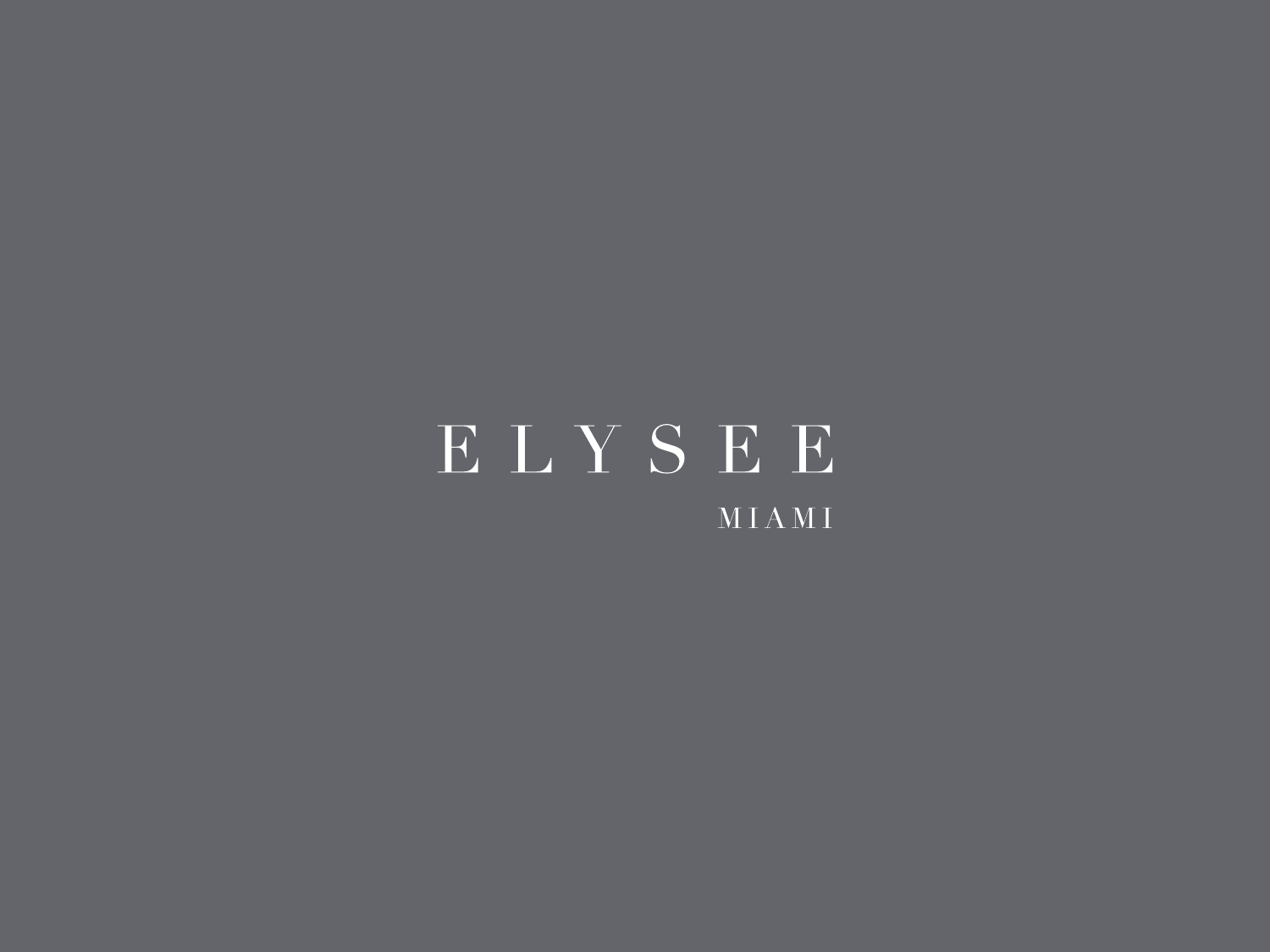

ORAL REPRESENTATIONS CANNOT BE RELIED UPON AS CORRECTLY STATING THE REPRESENTATIONS OF THE DEVELOPER. FOR CORRECT REPRESENTATIONS, MAKE REFERENCE TO THIS BROCHURE AND TO THE DOCUMENTS REQUIRED BY SECTION 718.503, FLORIDA S footspand dimensions are measured to the exterior burdaries of the exterior valls and the centerior desceptive of the aircolume of the stand of the dimensional of the dimensional of the dimensional of the dimensional of th

臼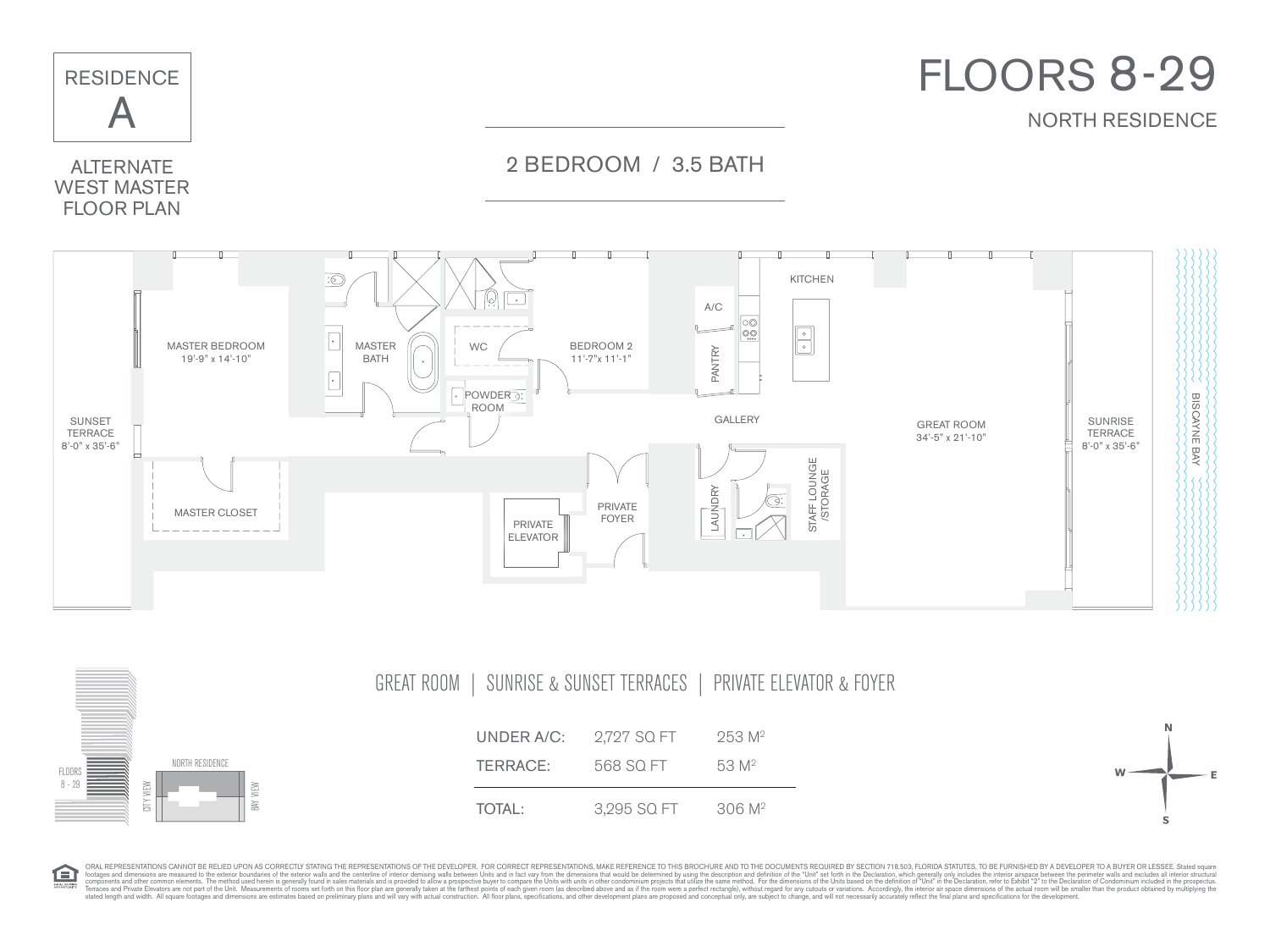



臼

| GREAT ROOM  <br>SUNRISE & SUNSET TERRACES   PRIVATE ELEVATOR & FOYER |
|----------------------------------------------------------------------|
|----------------------------------------------------------------------|



ORAL REPRESENTATIONS CANNOT BE RELIED UPON AS CORRECTLY STATING THE REPRESENTATIONS OF THE DEVELOPER. FOR CORRECT REPRESENTATIONS, MAKE REFERENCE TO THIS BROCHURE AND TO THE DOCUMENTS REQUIRED BY SECTION 718.503, FLORIDA S footspand dimensions are measured to the exterior burdaries of the exterior valls and the centerior desceptive of the aircolume of the stand of the dimensional of the dimensional of the dimensional of the dimensional of th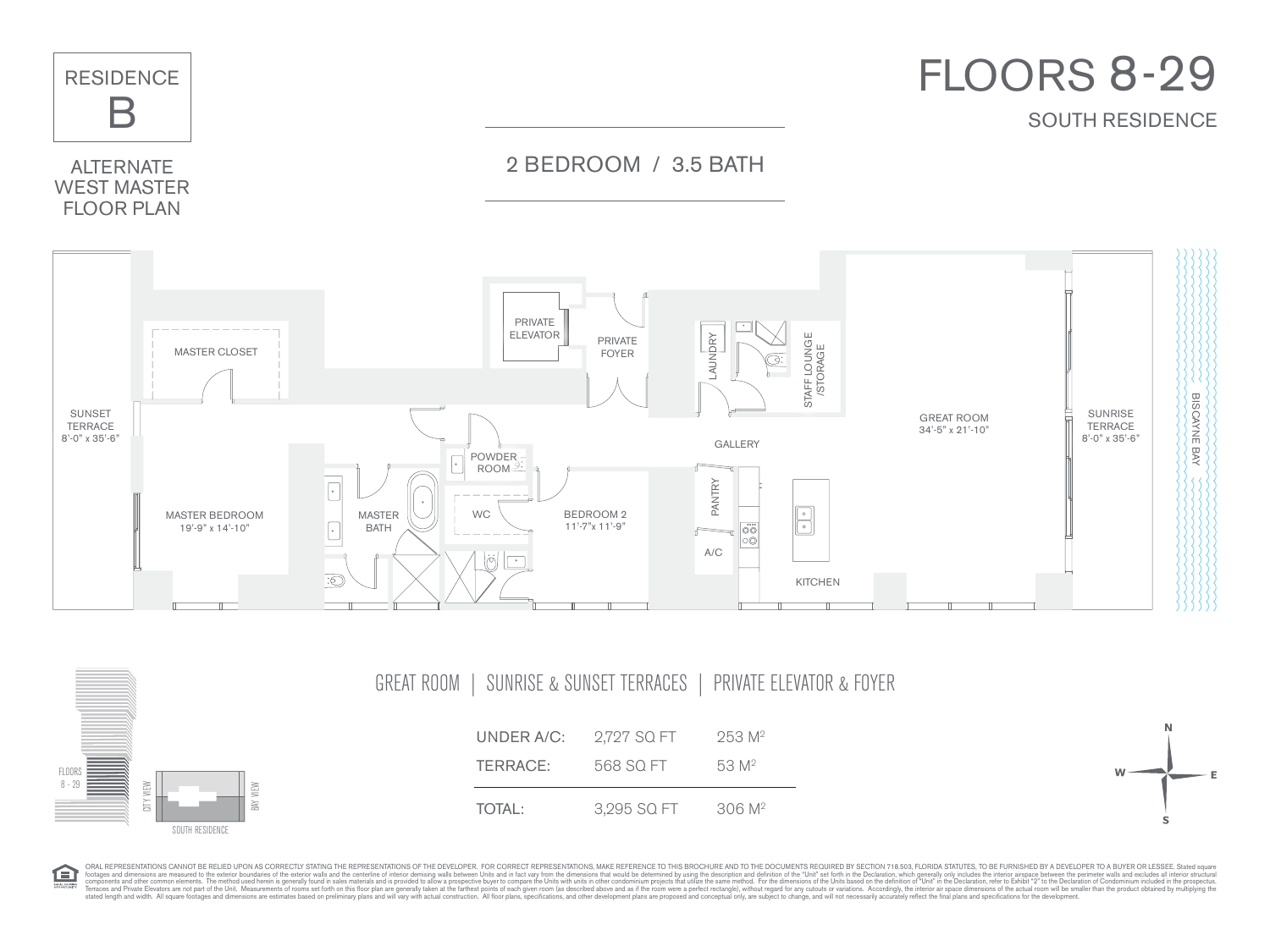

GREAT ROOM | STUDY | STAFF LOUNGE | SUNRISE & SUNSET TERRACES | PRIVATE ELEVATOR & FOYER



ORAL REPRESENTATIONS CANNOT BE RELIED UPON AS CORRECTLY STATING THE REPRESENTATIONS OF THE DEVELOPER. FOR CORRECT REPRESENTATIONS, MAKE REFERENCE TO THIS BROCHURE AND TO THE DOCUMENTS REQUIRED BY SECTION 718.503, FLORIDA S 臼 footspand dimensions are measured to the exterior burdaries of the exterior valls and the centerior desceptive of the aircolume of the stand of the dimensional of the dimensional of the dimensional of the dimensional of th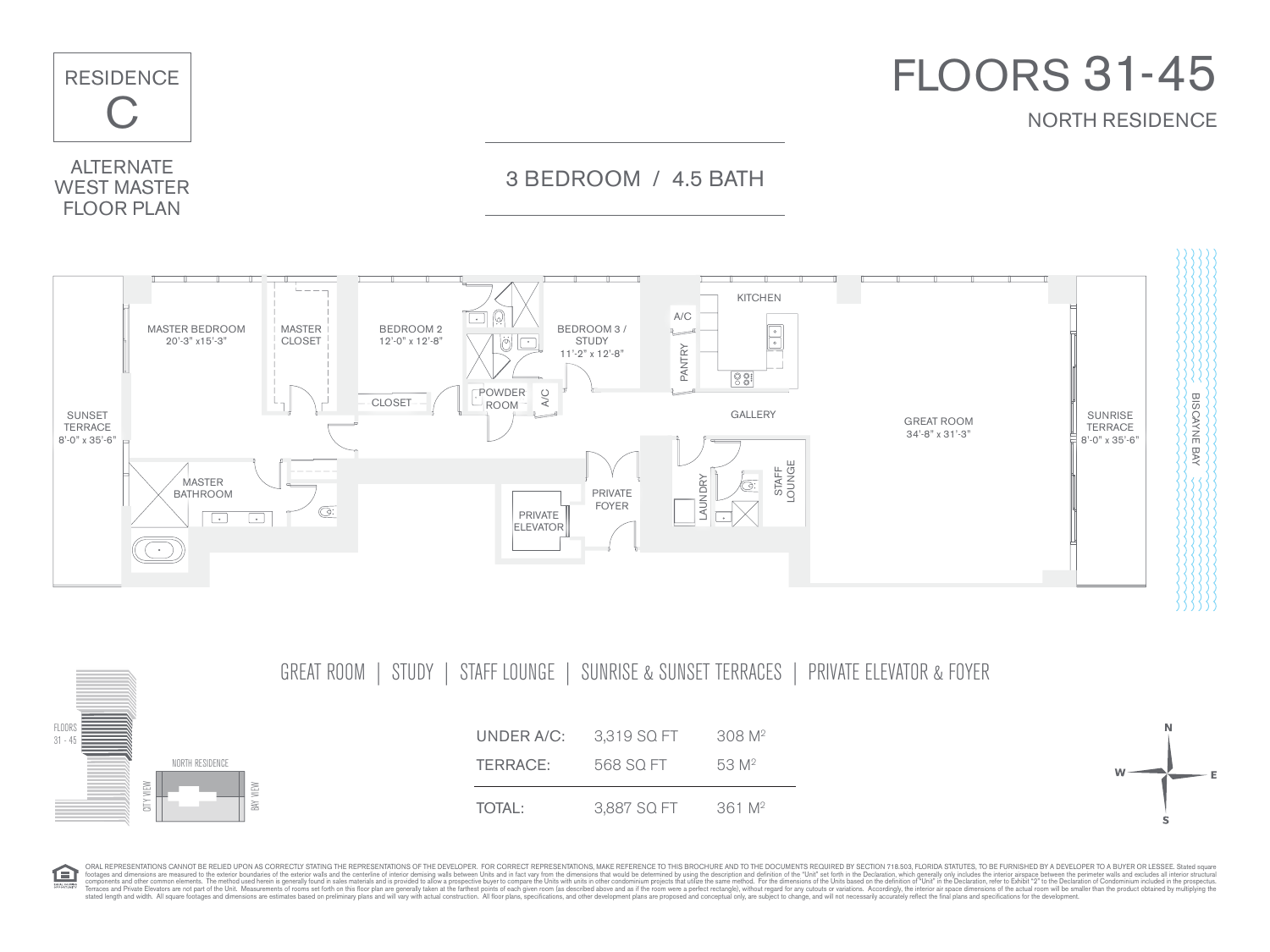

GREAT ROOM | STUDY | STAFF LOUNGE | SUNRISE & SUNSET TERRACES | PRIVATE ELEVATOR & FOYER

FLOORS 31 - 45



ORAL REPRESENTATIONS CANNOT BE RELIED UPON AS CORRECTLY STATING THE REPRESENTATIONS OF THE DEVELOPER. FOR CORRECT REPRESENTATIONS, MAKE REFERENCE TO THIS BROCHURE AND TO THE DOCUMENTS REQUIRED BY SECTION 718.503, FLORIDA S 臼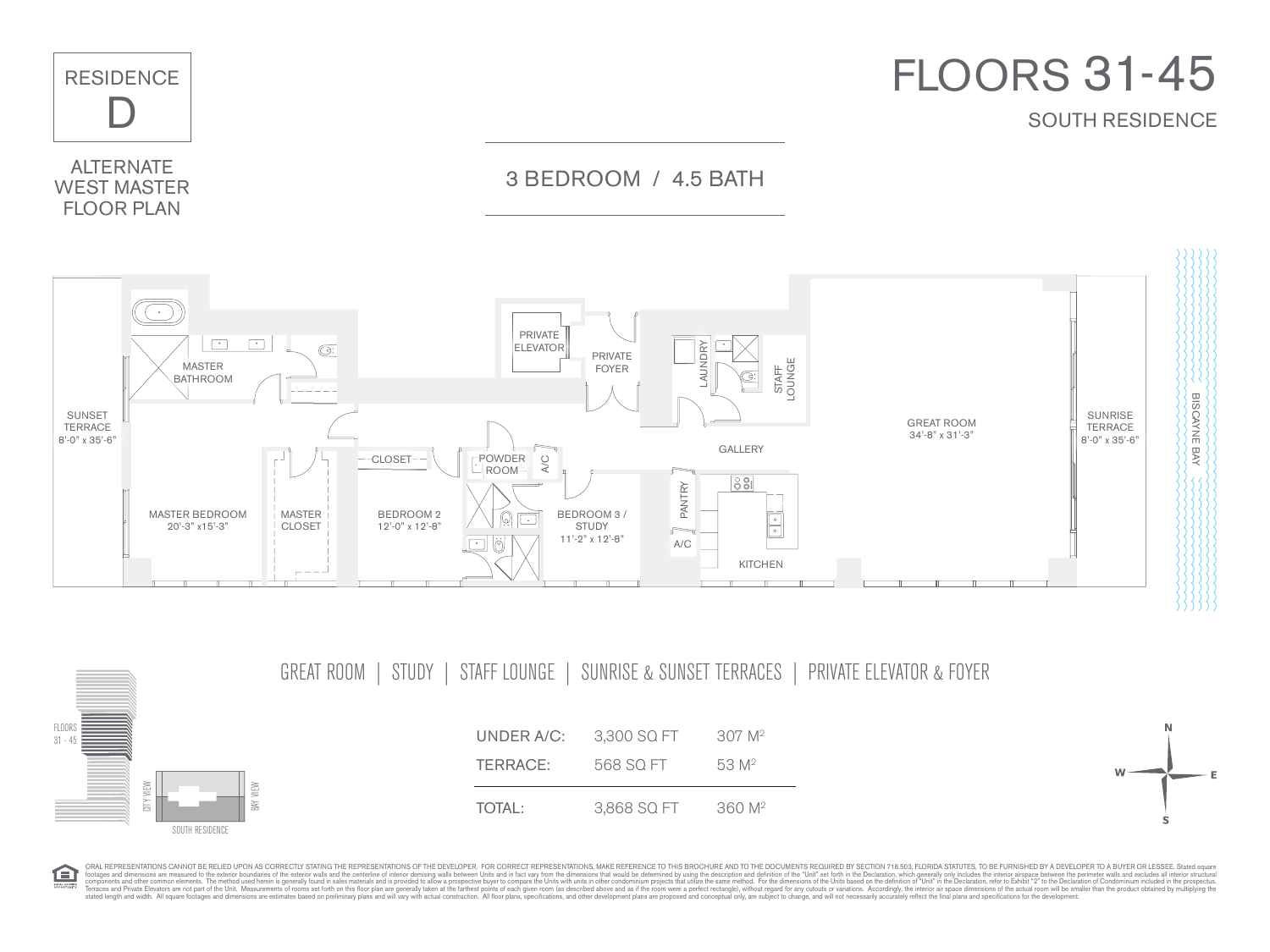

NORTH RESIDENCE FLOORS 46 - 56 GREAT ROOM | STAFF LOUNGE | SUNRISE & SUNSET TERRACES | PRIVATE ELEVATOR & FOYER UNDER A/C: 3.891 SQ FT 361 M<sup>2</sup> **TERRACE:** 710 SQ FT 66 M<sup>2</sup> TOTAL: 4,601 SQ FT 427 M<sup>2</sup>

臼

ORAL REPRESENTATIONS CANNOT BE RELIED UPON AS CORRECTLY STATING THE REPRESENTATIONS OF THE DEVELOPER. FOR CORRECT REPRESENTATIONS, MAKE REFERENCE TO THIS BROCHURE AND TO THE DOCUMENTS REQUIRED BY SECTION 718.503, FLORIDA S footages and dimensions are measured to the exterior boundaries of the exterior walls and the centerline of interior demising walls between Units and in fact vary from the dimensions that would be determined by using the description and definition of the "Unit" set forth in the Declaration, which generally only includes the interior airspace between the perimeter walls and excludes all interior structural components and other common elements. The method used herein is generally found in sales materials and is provided to allow a prospective buyer to compare the Units with units in other condominium projects that utilize the same method. For the dimensions of the Units based on the definition of "Unit" in the Declaration, refer to Exhibit "2" to the Declaration of Condominium included in the prospectus. Terraces and Private Elevators are not part of the Unit. Measurements of rooms set forth on this floor plan are generally taken at the farthest points of each given room (as described above and as if the room were a perfect rectangle), without regard for any cutouts or variations. Accordingly, the interior air space dimensions of the actual room will be smaller than the product obtained by multiplying the stated length and width. All square footages and dimensions are estimates based on preliminary plans and will vary with actual construction. All floor plans, specifications, and other development plans are proposed and conceptual only, are subject to change, and will not necessarily accurately reflect the final plans and specifications for the development. CITY VIEW BAY VIEW

W